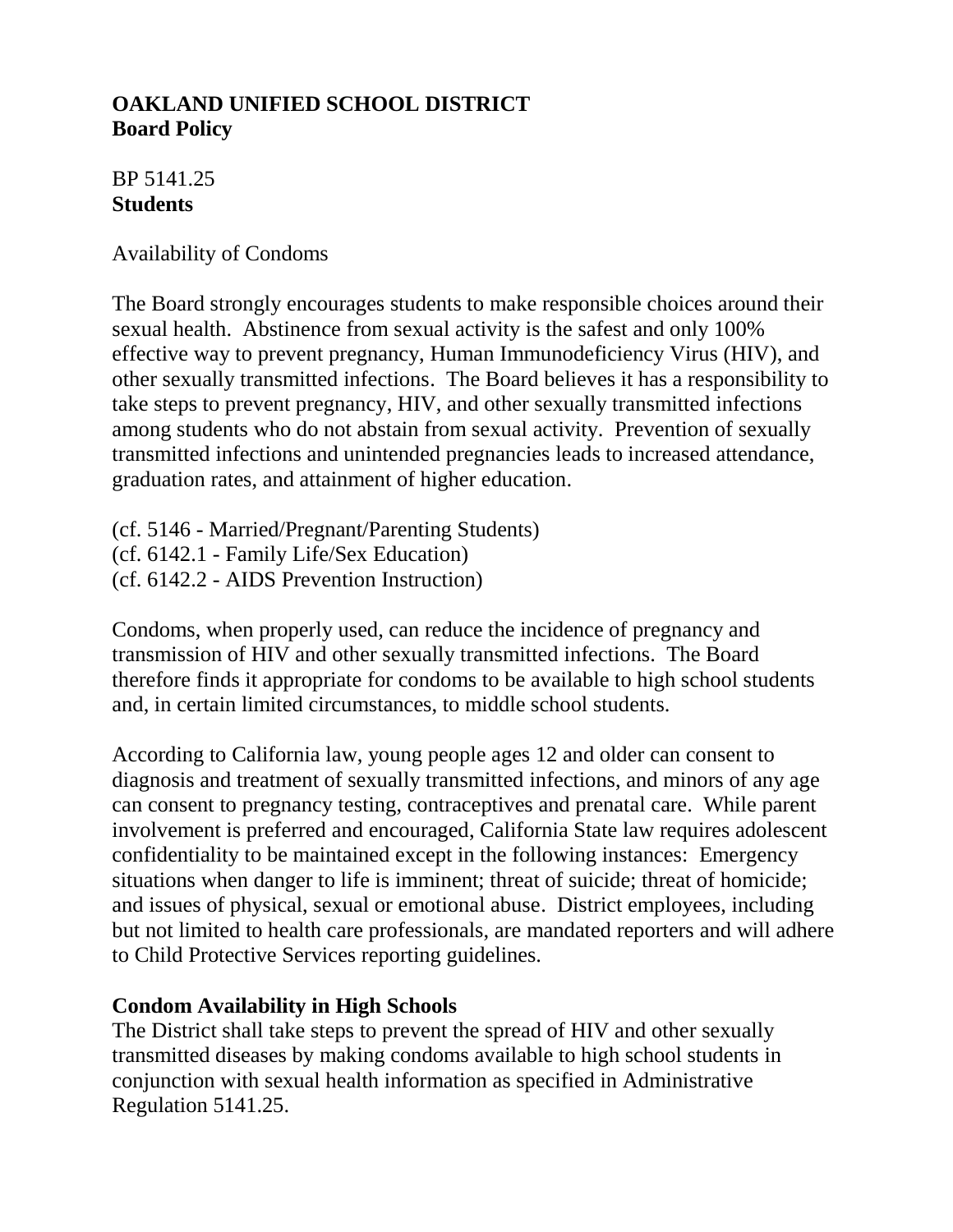The Superintendent or designee shall notify parents/guardians annually that they may exclude their children from all or part of a comprehensive sexual health education.

#### **Condom Availability in Middle Schools**

Initiation of sexual activity before age 14 is associated with adverse childhood experiences, increased exposure to trauma and sexual exploitation, and can lead to poor health outcomes in adolescence and adulthood. Making condoms available to sexually active middle school aged youth reduces potential risks but should only be provided in conjunction with an appropriate psychosocial assessment to identify risk factors and to connect students to needed resources and supports. Condoms will only be provided to middle school students by licensed health care professionals or clinical health educators working under the supervision of licensed health care professionals.

(cf. 5141.6 - Student Health and Social Services)

(cf. 1020 - Youth Services)

Legal Reference: EDUCATION CODE 49062 Records; establishment, maintenance and destruction 49069 Absolute right to access 49422 Supervision of health and physical development of pupils 51201.5 AIDS prevention instruction

FAMILY CODE 6925 Prevention or treatment of pregnancy 6926 California Family Code 6920 California Family Code

HEALTH AND SAFETY CODE 121255 Further findings and declarations

PENAL CODE 261.5 Unlawful sexual intercourse with female under age 18 286 Sodomy 288 Lewd or lascivious acts with child under age 14 288a Oral copulation